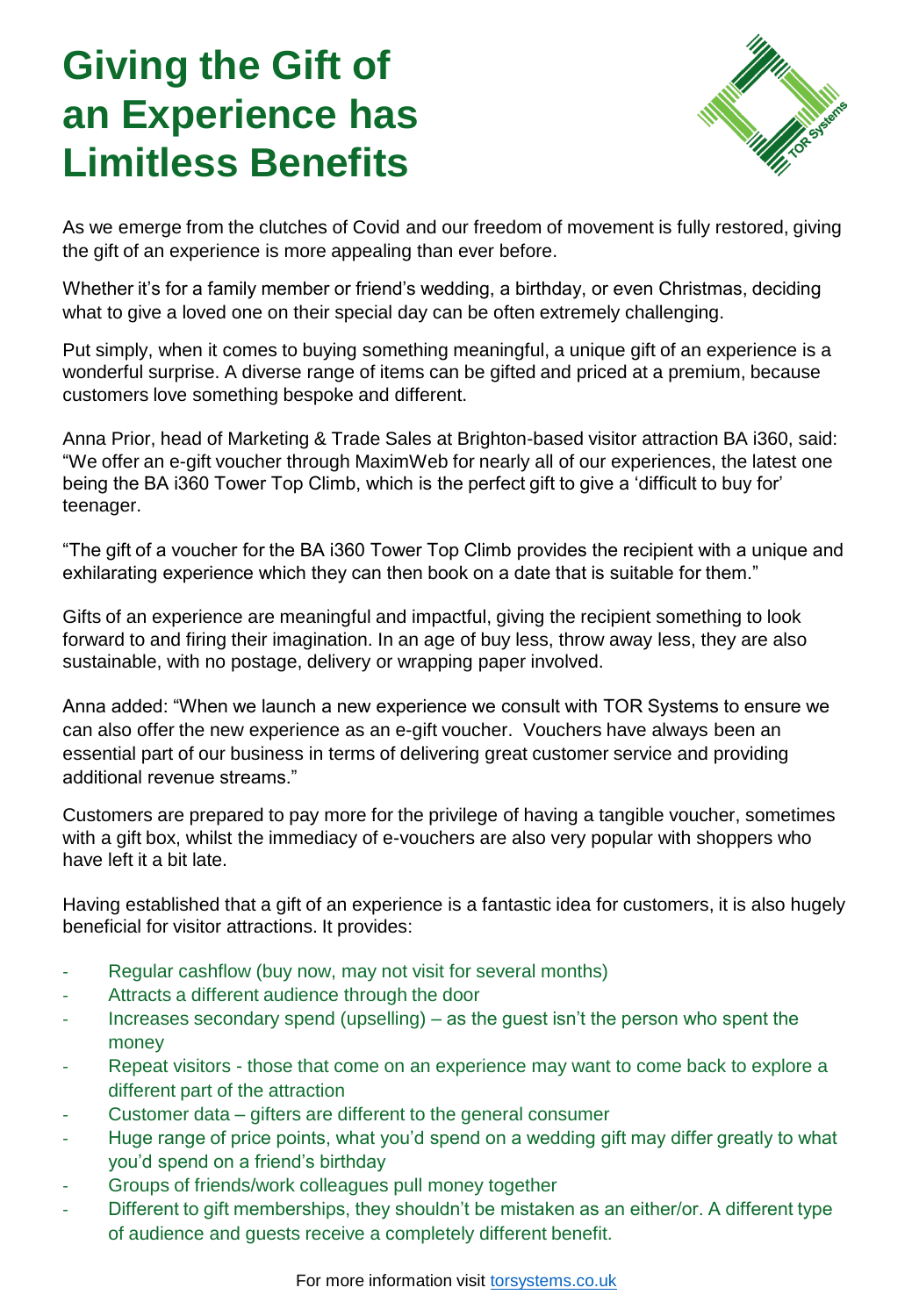## **Giving the Gift of an Experience has Limitless Benefits**



Sarah Bagg, TOR Systems' business development director, said**:** "BA i360 is an excellent example of a visitor attraction which was earning long before opening its doors.

"Gift vouchers went on sale in autumn 2015 and it didn't open until summer 2016, so it was a great way of gauging a level of interest in product/attraction, engaging with marketing and bringing an immediate income stream."

### **Key things to remember when creating experience-based gift vouchers:**

- Who is your target audience?
- Think outside the box to your usual admissions audience
- Think about price points, as spend per head may vary dependant on 'experience' or who/what occasion the customer is buying for.
- Ensure the process for booking and redeeming is easy, with little need for manual intervention.
- Ensure gift vouchers expiries can be extended to provide the best customer service.
- If there are 3 different prices when compared to just 2 it's proven that the consumer will opt for the middle-priced option, think about the benefits  $E$  that will bring.
- Ensure the options are clear and not overly confusing in terms of  $E$  and offering.
- How can you up sell, or add value?
- If your experience is an online gift voucher, how about offering a gift box with a unique retail product. People often want that something extra to present their voucher in, as a stylist present.
- Who is your competition for this audience? Consider this being not your normal admissions market competition.
- What is your competition doing? Who's doing it well?
- What's worked for you in the past, and how can you leverage this?
- How useful is your reporting/CRM in supporting your gifting strategy?
- Can you ensure the whole guest experience is maximised for this audience online and onsite?
- The recipient may not know too much about where the voucher has come from, so make a good job of packaging the information which accompanies it.

### **What are pricing strategies?**

Pricing strategies refer to the processes which attractions use to set prices for their products and services. If pricing is how much you charge for your products, then a pricing strategy is how you determine what that amount should be.

Having an effective pricing strategy helps solidify your position by building trust with your customers, as well as meeting your business goals.